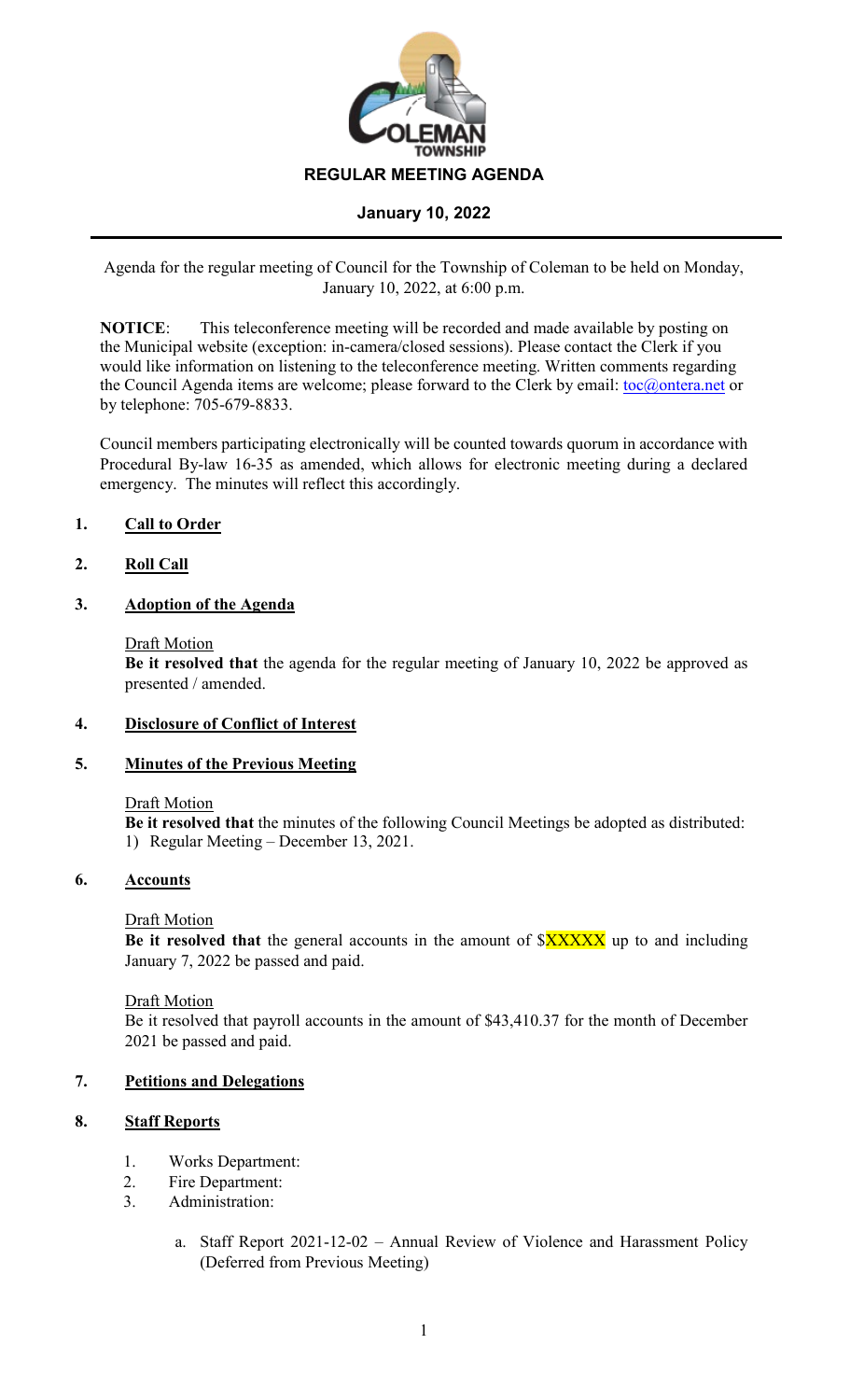

- 4. Animal Service Provider:
- 5. By-Law Enforcement:
- 6. Larose Bridge Replacement:
- 7. COVID-19 Update:

Draft Motion

Be it resolved that the Staff Reports be noted and listed in the minutes of this meeting.

### **9. By-laws**

9.1. By-law 22-01 – Borrowing By-law

### **Draft Motion**

Be it resolved that By-law No. 22-01, being a By-Law authorizing the borrowing of money to meet current expenditures of the Council of the Township of Coleman, be read a first and second time.

### Draft Motion

Be it resolved that By-Law No. 22-01, being a By-Law authorizing the borrowing of money to meet current expenditures of the Council of the Township of Coleman, be read a third and final time and be passed and enacted.

## **10. Business Arising from the Minutes**

## **11. New Business**

- 11.1. Conferences:
- 11.2. Motions:

11.2.1. Appoint a Deputy Mayor for the year 2022 11.2.2. Update Signing authorities

# **12. Committee Reports**

- 12.1 Public Works
- 12.2 Finance
- 12.3 Government Liaison, TeMAG and TMA
- 12.4 Tourism & Recreation

## **13. Correspondence**

| <b>Item</b><br>No. | <b>Received</b><br>Date | Originator                    | <b>Subject</b>                       |
|--------------------|-------------------------|-------------------------------|--------------------------------------|
| 13.1               | December 20             | District of Temiskaming       | DTSSAB End of Year                   |
|                    |                         | <b>Social Services</b>        | Communication                        |
|                    |                         | <b>Administration Board</b>   |                                      |
| 13.2               | December 15             | Ministry of the Environment,  | Environmental Registry of Ontario –  |
|                    |                         | <b>Conservation and Parks</b> | Proposal Posting - Streamlining      |
|                    |                         |                               | <b>Environmental Permissions for</b> |
|                    |                         |                               | Microbreweries and Nanobreweries     |
|                    |                         |                               | Through Self-Registration and        |
|                    |                         |                               | Exemptions (Municipalities A-L)      |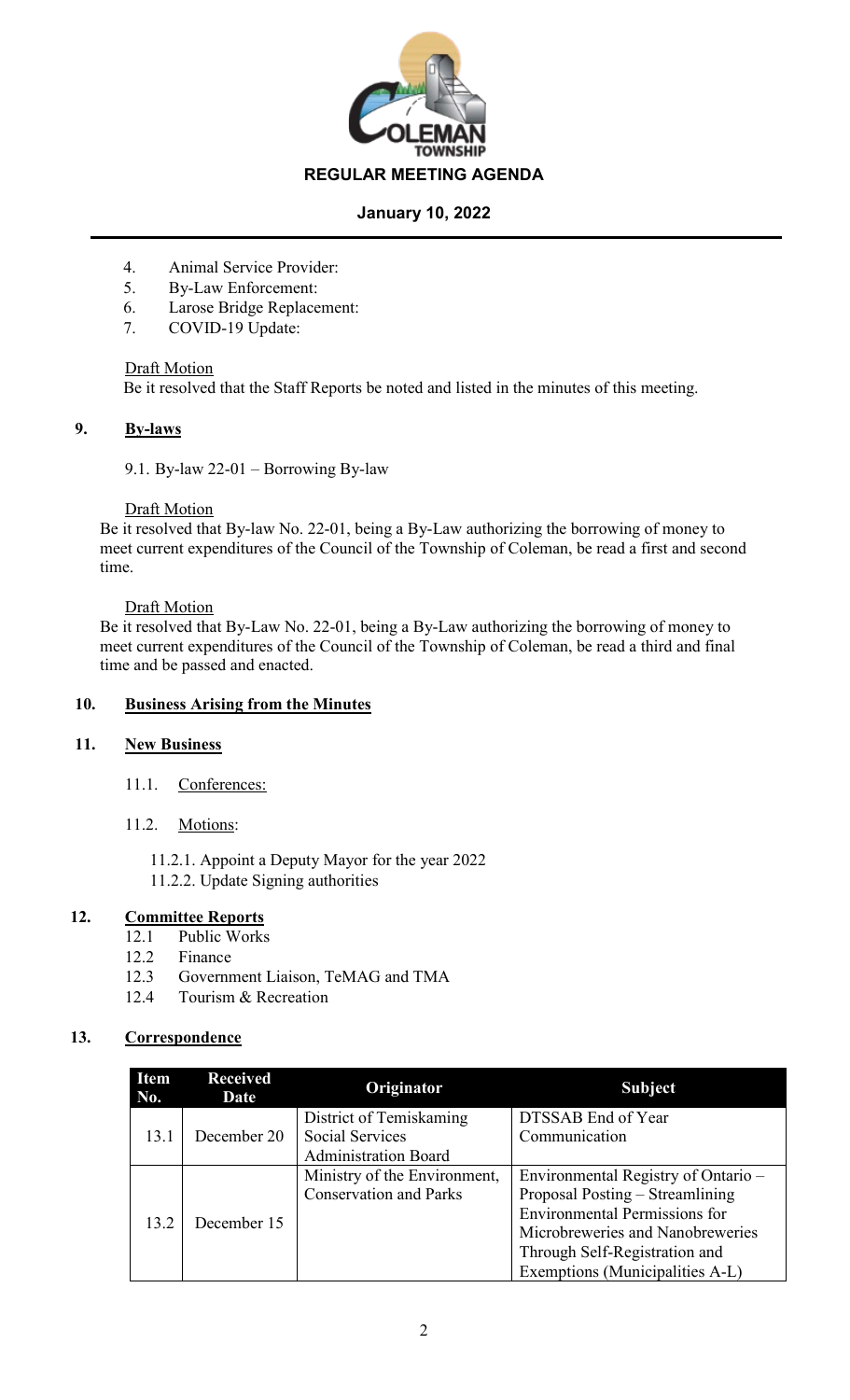

|       |             | Ministry of the Environment,  | <b>Recent Regulatory Amendments for</b>     |
|-------|-------------|-------------------------------|---------------------------------------------|
| 13.3  | December 31 | <b>Conservation and Parks</b> | Continuity of Operations for Drinking       |
|       |             |                               | Water and Wastewater Systems                |
|       |             | Ministry of Municipal Affairs | Extension of Emergency Orders and           |
| 13.4  | December 22 | and Housing                   | Provincial Response to the Omicron          |
|       |             |                               | Variant                                     |
| 13.5  | December 13 | Township of Mulmur            | Truth and Reconciliation Calls to           |
|       |             |                               | Action                                      |
| 13.6  | December 16 | City of Sarnia                | "Catch and Release" Justice                 |
|       |             | Municipality of Shuniah       | Support for Resolution from                 |
| 13.7  | December 14 |                               | Kitchener regarding Bill-C-6-2020,          |
|       |             |                               | An Act to Amend the Criminal Code           |
|       |             |                               | (Conversion Therapy)                        |
| 13.8  | December 17 | Timiskaming Health Unit       | News Release: Ontario Further               |
|       |             |                               | Strengthening Response to Omicron           |
|       | December 22 | Timiskaming Health Unit       | Follow-Up: Recently Announced               |
| 13.9  |             |                               | <b>Public Health Measures, Restrictions</b> |
|       |             |                               | for Restaurants & Bars                      |
|       |             | Timiskaming Health Unit       | Ontario Entering Step 2 of the              |
| 13.10 | January 4   |                               | Roadmap to Reopen - Wednesday,              |
|       |             |                               | January 5, 2022 at 12:01 am                 |
| 13.11 | January 6   | Timiskaming Health Unit       | Updates to Isolation Instructions and       |
|       |             |                               | COVID-19 Testing                            |

## Draft Motion

Be it resolved that correspondence items 13.1 to 13.11 be noted, filed and recorded in the minutes of this meeting.

## **14. Notice of Motion**

## **15. In camera (closed) session**

## Draft Motion

**Whereas** Section 239(2) states that a meeting or part of a meeting may be closed to the public if the subject matter being considered is:

- (b) personal matters about an identifiable individual, including municipal or local board employees;
- (c) a proposed or pending acquisition or disposition of land by the municipality or local board;
- (e) litigation or potential litigation, including matters before administrative tribunals, affecting the municipality or local board;

**Be it resolved that** Council agrees to convene in closed session at \_\_\_\_\_\_\_\_ p.m. to discuss the following matters:

- 1. Human Resources Update.
- 2. Chitaroni Litigation Update.

## Draft Motion:

**Be it resolved that** Council agrees to reconvene in open session at \_\_\_\_\_\_\_ p.m. with/without a report.

## **16. Confirmatory By-law**